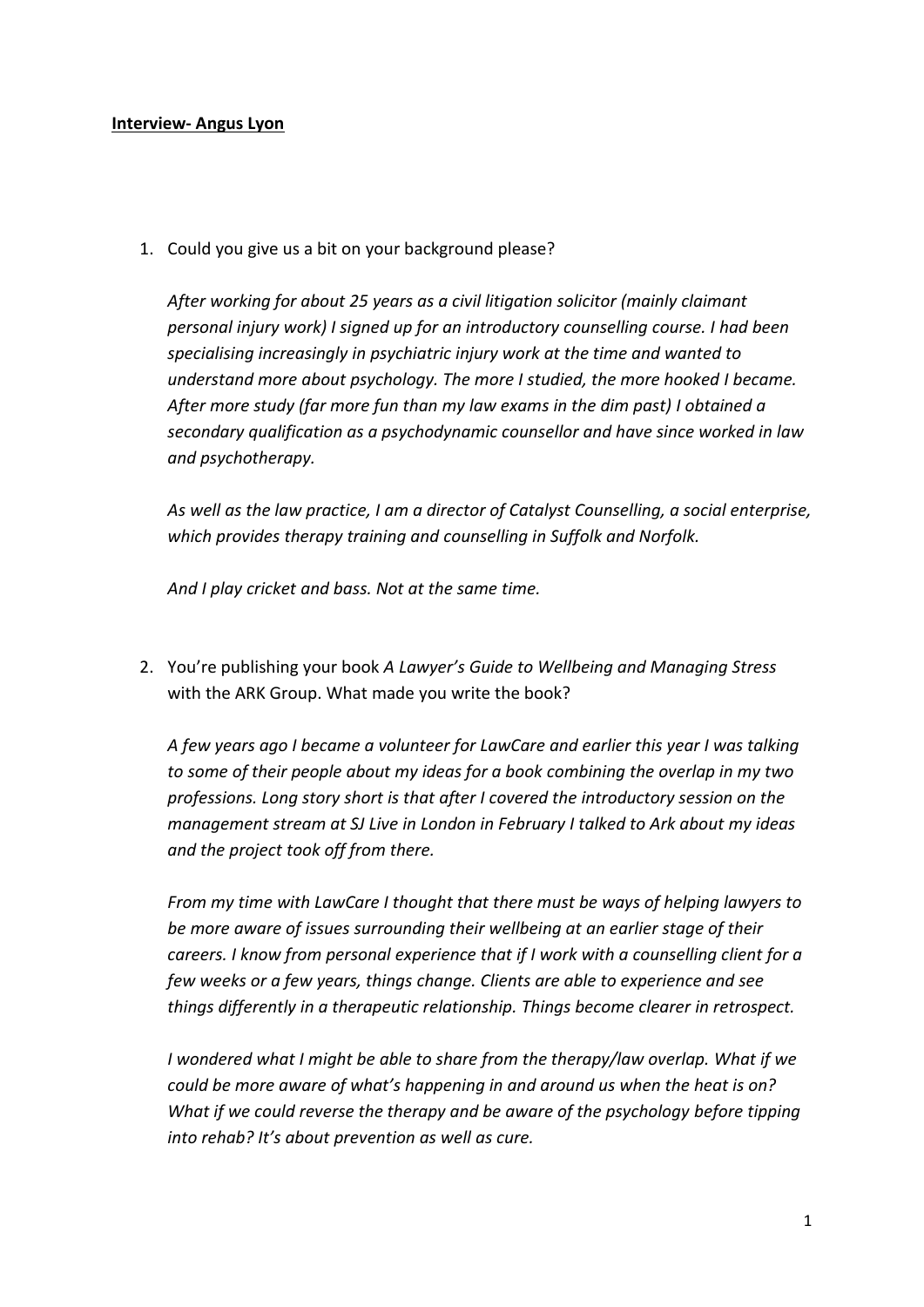3. What are the key topics discussed in the book?

*The high level of mental illness among lawyers is a 'wicked problem', a complex multifactorial social problem compounded by lawyer culture. The book looks at the problem in this light and introduces ideas from a number of social and design thinkers whose insights could help the profession.* 

*The concept of 'prehab' helps us to reverse the therapy, build resilience and prepare better for the demands of legal life. Prehab (prehabilitation, as opposed to rehabilitation) is a concept familiar to elite athletes in preparing for competition.* 

*The self-help parts of the book use the framework of 'ME.YOU.DO' as a memorable way of integrating various aspects of life to help us to be more aware of what is happening when we are under pressure.* 

4. How can a lawyer prepare for the inevitable stress that comes with the job?

*That's pretty much summed up in ME.YOU.DO I guess.* 

*ME is about being mindful of what is happening inside (intra-personally), say neurologically, in bodily sensations, emotions and thoughts. YOU is about being 'mind-minded' in two person and group relationships (inter-personal). And DO is about the more non-personal aspects of life: what has happened to us in the past and what we can do to change things now for the future.* 

*ME.YOU.DO is informed by current thinking about 'mentalizing'. We mentalize when we try to make sense of our own or others' thinking from the clues we see and hear. Mentalization is a developing evidence-based psychological theory which integrates a number of therapeutic approaches and is showing increasingly good clinical outcomes in work with patients who are suffering from conditions ranging from moderate anxiety and depression to personality disorder.*

5. Why do you think stress has becoming accepted in the legal industry compared to other professions?

*Other professions have their demands (think of the army, medicine, teaching, etc.). We are not unique in being pressured. But there are pressures that are unique to the legal profession.*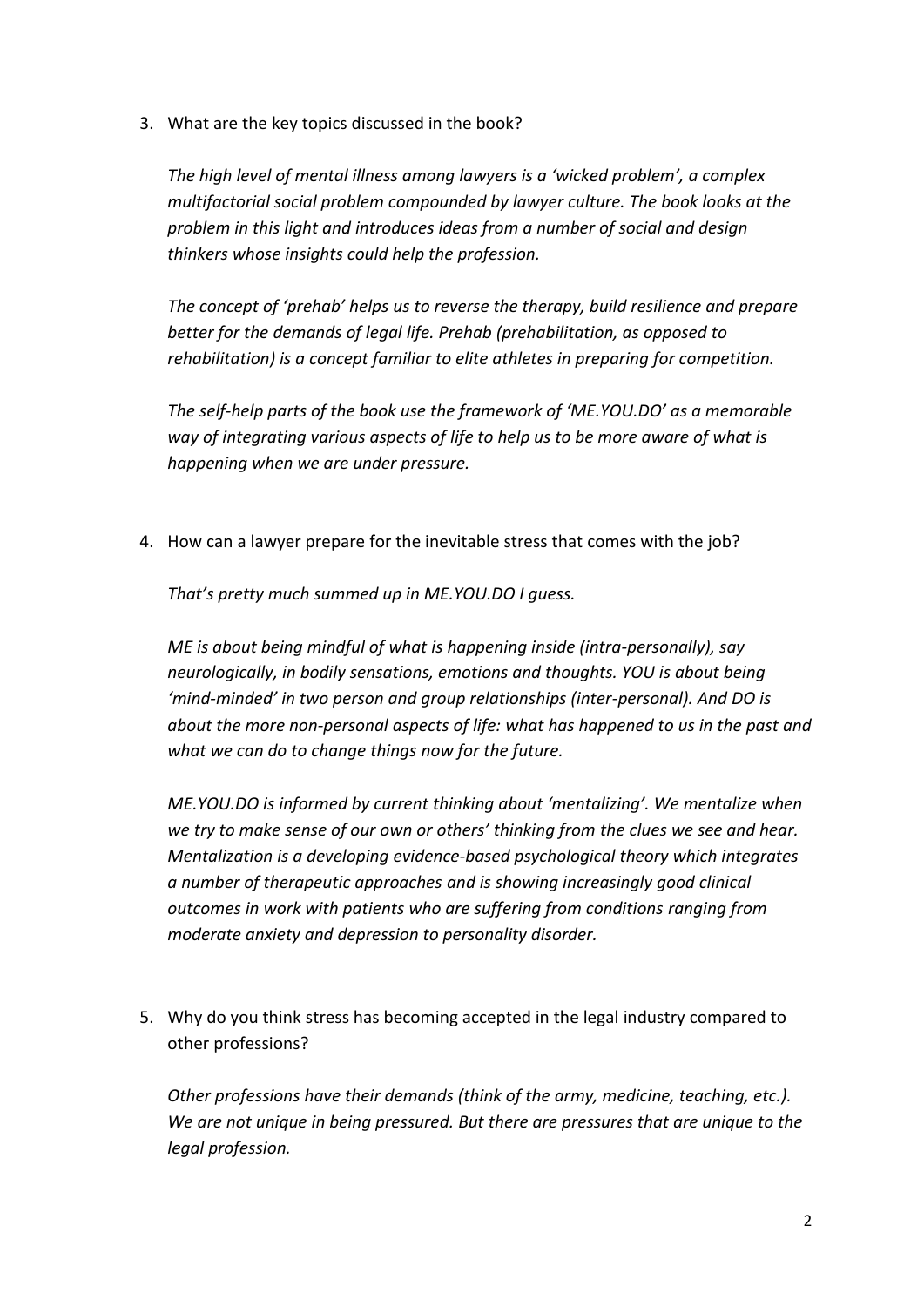*Maybe part of the problem is tied in with the question. I consider law as a 'profession', not an 'industry'. Industry implies an emphasis on profit for investors, not service to clients as officers of the court. If this emphasis is the strongest driver for the culture of a firm, fee earners will be driven to max hours, overwork, compete not collaborate, and aim for monetary reward above all else. Of course we need to make money, but it's a matter of where we put the emphasis.*

*Law will be high stress profession. It must be. It's the nature of the job. It's how we cope with the pressure that counts.* 

6. Throughout your 35 years as a lawyer, do you think the job has become more or less stressful?

*More stressful, no doubt. I would be surprised if any experienced lawyer anywhere said otherwise.*

7. In your own career as a solicitor, what key aspect did you find the most stressful and how did you learn to manage this?

*Probably trial advocacy, I would say. It wasn't good for my blood pressure. And I was pretty rubbish at cross-examining! I just gave it up – I haven't worn a gown and tabs for years.*

8. In the book you discuss mindfulness – what exactly is the concept and how can this help with stressful situations?

*A simple answer is that is that it is 'awareness in the present moment'. We slow down and just observe ourselves, whether it's for a few moments or a half hour meditation. It helps us to be aware of what's happening in our body, feelings and thoughts. It can help to ground us. It's simple; it's not brain surgery but it can help calm the brain.*

9. What, in your opinion, are the most negative affects stress can have on a person? Have you seen any extreme examples?

*'Stress' as such is not the problem. 'Stress' gets a bad press. Excessive psychological pressure, whether sudden or sustained, can lead to stroke, heart attack, addictions, burnout, high anxiety, depression, relationship breakdown, unemployment, suicide. And, yes, sadly I have seen many examples.*